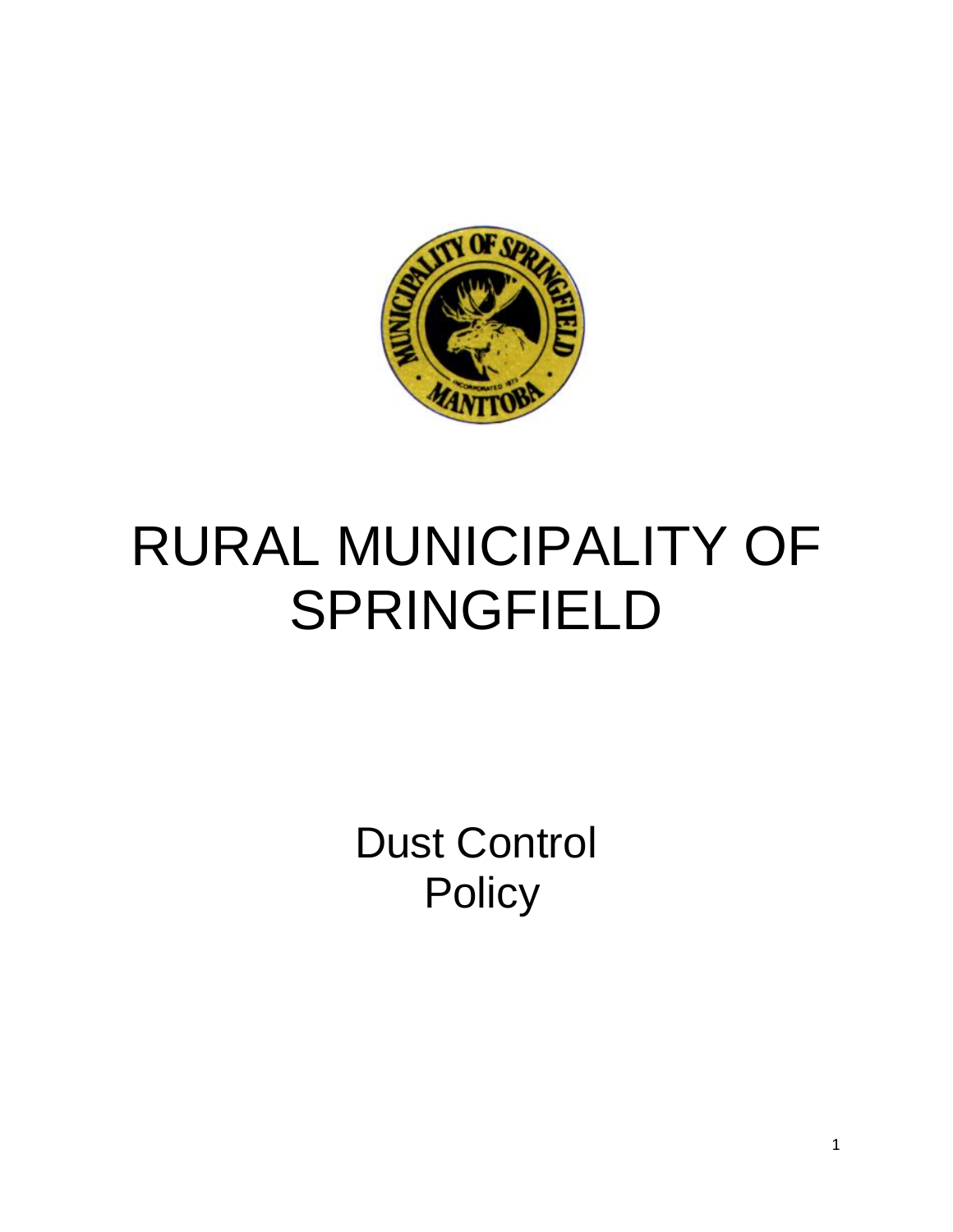# **Municipal Policy Handbook**

# **DUST CONTROL POLICY**

Date Approved by Council: January 7, 2020 Resolution No:20-007 Policy No: PW-02 **Replaces: PW-01** Replaces: PW-01 Last Review Date: November 21, 2019 Next Review date: February 2021 Administrative Responsibility: Public Works

# **Purpose**

The Council of the Rural Municipality of Springfield considers it appropriate to provide dust control to certain areas of the municipality and shall clarify and prioritize within budget limitations the areas in which dust control suppressants may be applied on Municipal controlled roadways in its ongoing efforts to ensure public safety, quality of life, high traffic volumes, vehicular speeds and to realize road maintenance cost reductions as well as to establish user fees for residents and local businesses applying for dust suppressant application.

While Council considers a dust control program appropriate, they also recognize that the need for such a program is influenced by items beyond Council's ability to control such as;

- Primary highway or road alterations;
- The increase in trucking goods to market as opposed to other methods;
- Changes other municipalities have made to their transportation networks;
- Weather changes and the related effects on the transportation network;
- Population increases;
- The tendency for residences to be built close to primary transportation routes

#### **Policy**

The Municipality may provide the opportunity to secure dust control to residents and local businesses on all roads maintained by the Municipality, subject to available funds and as indicated annually in the Municipal budget.

#### **Definitions**

Administration shall mean a person responsible for the performance or management of administrative business operations.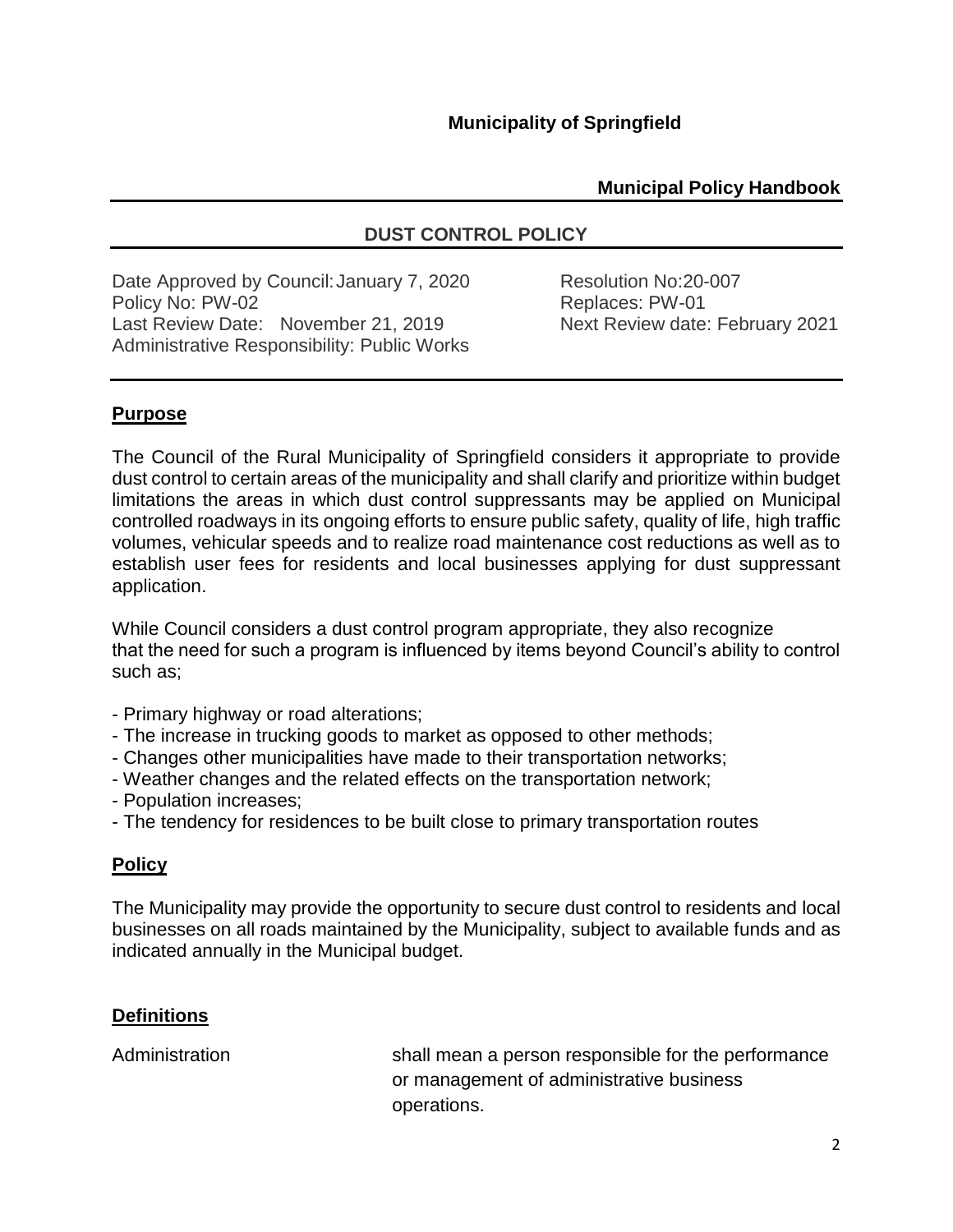| Average Daily Traffic (ADT)     | shall mean the average traffic count on any road<br>based on a minimum 7-day traffic count. Average<br>daily traffic counts are based on the official counts<br>conducted by the RM of Springfield.                                                                                     |
|---------------------------------|-----------------------------------------------------------------------------------------------------------------------------------------------------------------------------------------------------------------------------------------------------------------------------------------|
| CAO                             | shall mean Chief Administrative Officer                                                                                                                                                                                                                                                 |
| Council                         | shall mean the duly elected Council of the Rural<br>Municipality of Springfield                                                                                                                                                                                                         |
| <b>Director of Public Works</b> | shall mean an individual appointed in that position                                                                                                                                                                                                                                     |
| Designate                       | shall mean any person appointed to a specified<br>position                                                                                                                                                                                                                              |
| <b>Dust Control Palliatives</b> | shall mean products applied to soil surfaces in order<br>to limit the creation of fugitive dust emissions. All<br>materials used as dust palliatives must meet minimum<br>municipal specifications. Crankcase oil or other waste<br>oils are not permitted as dust control palliatives. |
| <b>Fugitive Dust</b>            | shall mean solid particles which come primarily from<br>the soil. "Fugitive" dust is particulate matter (PM)<br>suspended in the air by wind action and human<br>activities. It has not come out of a vent.                                                                             |
| <b>Local Business</b>           | A type of business that could be industrial, commercial<br>or local and is based in a local area and provides a<br>variety of commodities, goods, products or services<br>that are needed to a local population.                                                                        |
| <b>RM</b> or Municipality       | shall mean the Rural Municipality of Springfield                                                                                                                                                                                                                                        |

# **Rural Municipality of Springfield's Dust Control Program Areas**

- 1. Dust suppressant materials will, at no charge to the property owner, to be applied as necessary to Municipal roads adjacent to the following areas:
	- a) School zones and adjacent to school/community playgrounds.
	- b) Municipal owned Parks
	- c) At major intersections and or poor alignments considered hazardous due to dusty conditions
	- d) Major railway crossings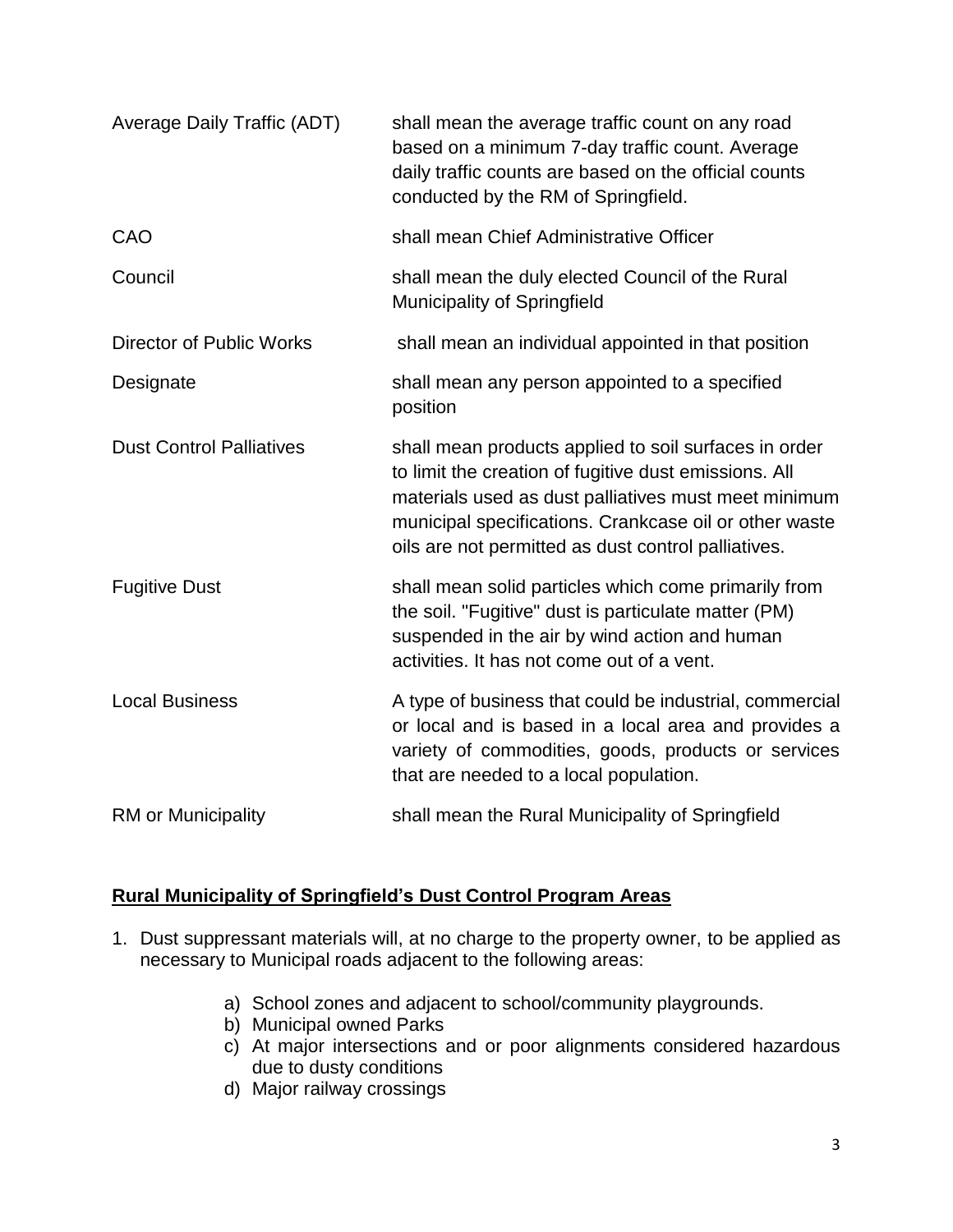- e) Gravel haul routes as designated by the municipally.
- f) Transfer Stations (waste sites)
- g) Churches
- h) Cemeteries
- i) Community Grounds and Sports Facilities
- j) Priority Routes as determined by the RM
- k) Any other sites owned or controlled by the RM that Council deems to be in the best interest of the Municipality that will provide efficiency and cost reduction

*Individual requests not included in the above list, but believed to be in the public interest, will be assessed on a case-by-case basis by Council.*

# **Municipal No Charge Program**

- 1) Dust Control suppressants may be applied at no charge on Municipal controlled roads wherein the sole opinion of the RM, the application of the dust suppressant improves the quality of life relative to a community, facility or function and serves a greater community purpose.
- 2) Dust suppressant materials may be applied at no charge on Municipal controlled roads wherein in the sole opinion of the RM; the applicant resides within 100 meters of the centerline of a road with an (AADT) annual average daily traffic count in excess of 200 vehicles per day. Traffic counts will be based on the current counts available at the beginning of each year.
- 3) Traffic counts on municipal roads are not done on an annual basis; rather they are done when traffic volumes are perceived to have increased based on a departmental review.
- 4) All requests for Dust Control suppressants for the no-charge program that do not meet the above-noted principles may be eligible for the cost-share program and will be subject to an application process as set out by the Fees and Guidelines below.

#### **Cost Share Program**

#### **Fees and Guidelines**

The Municipality will supply dust control to property owners, subject to payment of a fee as follows:

1. Council will establish an annual cost share fee for residential and local businesses applying for dust control.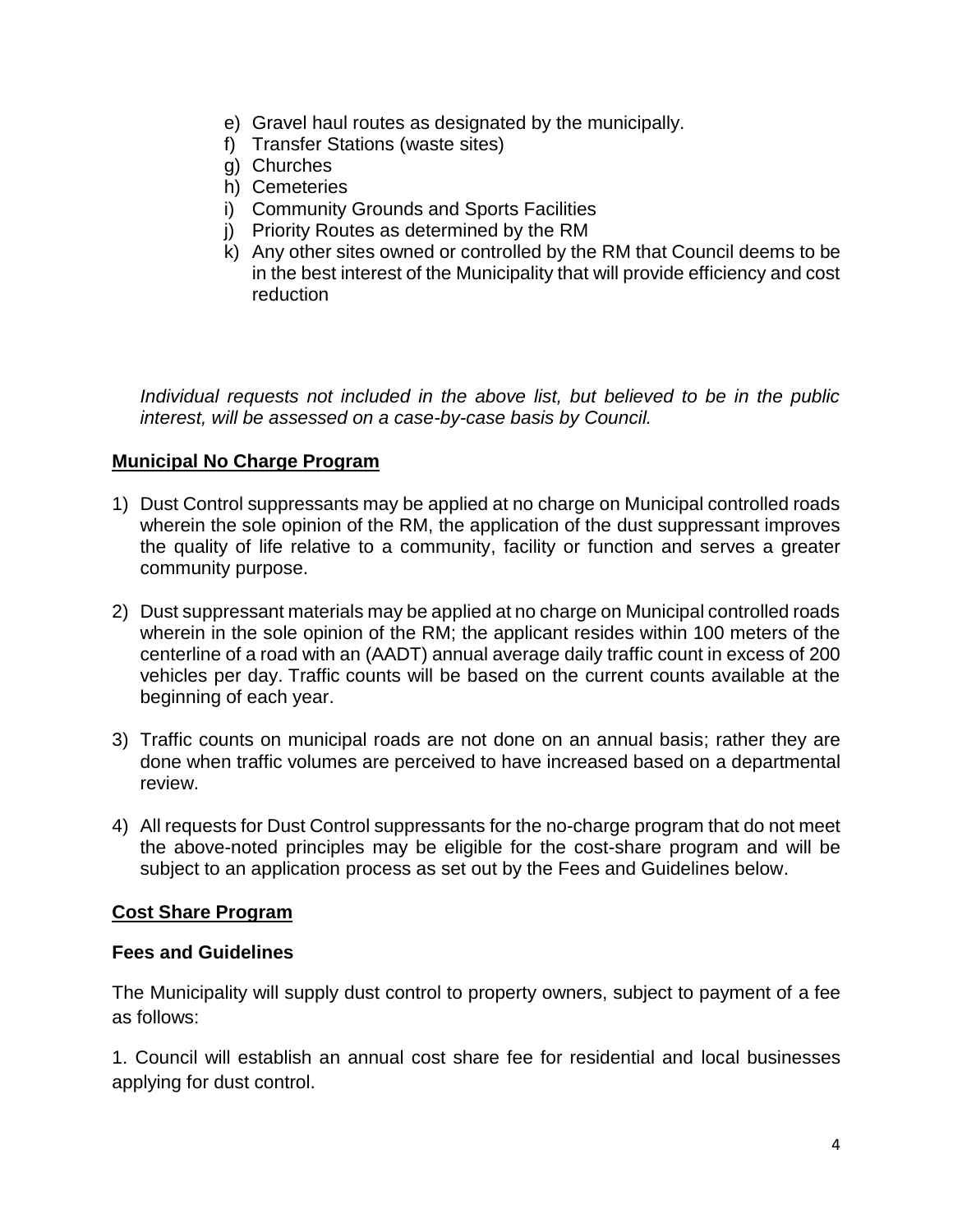2. All residents and local businesses who wish to be considered for the cost-share under this program must apply each year.

3 Applications will be received at the Public Works Building located at 27055 Oakwood Rd. Unit 2, up to and including April 30th of each year, or if April 30th falls on a weekend, it will be the next business day. Council or the Director of Public Works has the authority to extend this deadline if deemed necessary. **Applications received after the deadline, will not be considered for the cost-share program that year. Applicants will be required to pay 100% of the cost.**

4. All applications must be completed with all information filled in as noted on the form, and any necessary payment must be received by the Municipality prior to acceptance of the application.

5. Application forms will be made available for download on the Municipal web site or can be picked up at the Public Works Building located at 27055 Oakwood Rd. Unit 2 between the hours of Monday to Thursday 7:00 am - 4:30 pm, and Friday 7:00 am – 3:30 pm.

6. The type of dust control suppressant utilized will be determined by the RM in its sole discretion; however, consideration will be given to the cost of application, durability, and environmental safety issues.

7. The RM will not guarantee the effectiveness of the dust control suppressant. Once a dust control suppressant has been applied, no refunds will be made.

8. The use of dust suppressants is meant to control dust on the roadways, not to eliminate it completely.

9. The RM will not be responsible for any private dust control product applied to the roadway by a resident and will maintain the roadway as deemed necessary by the Public Works Department.

10. The Municipality reserves the right to maintain or grade the treated section(s) of road way as necessary to maintain a safe driving surface and/or to optimize the performance of the dust control product.

11. Dust control suppressants will be applied as soon as possible after municipal weight restrictions are lifted, and as materials and equipment become available.

12. Dust Suppressant will not be applied on private or leased driveways, roads or other roads not under the control or jurisdiction of the RM.

13. In the Spring of each year, the RM will advertise in the local paper advising applications for dust control are being accepted. Information will also be made available on the Municipal website.